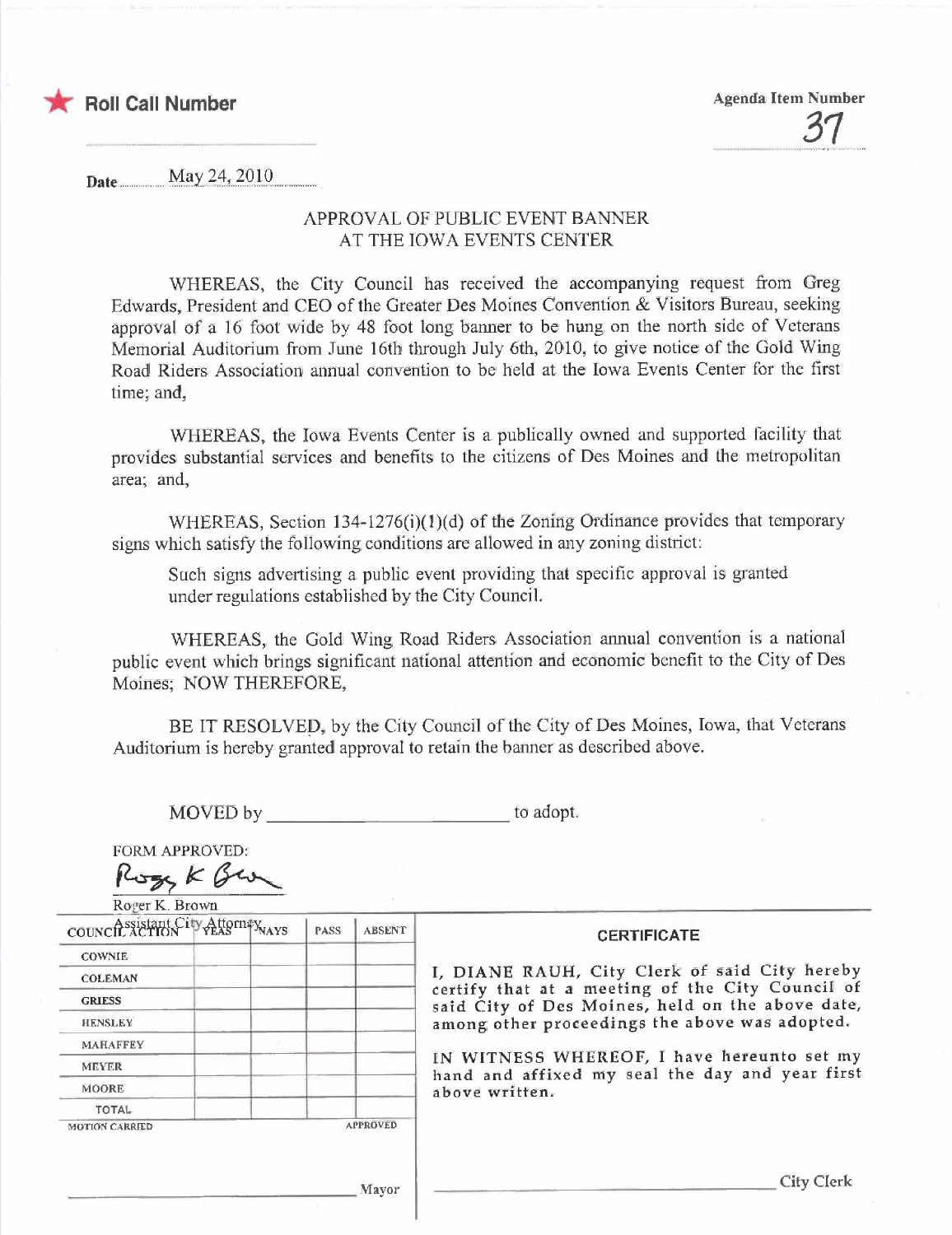May 12, 2010

The Honorable Frank Cownie and Des Moines City Council c/o Diane Rauh, City Clerk 400 Robert Ray Drive Des Moines, IA 50309

Dear Mayor and City Council:

We are writing to request permission to welcome the Gold Wing Road Riders Association (GWRRA) for their annual convention in Greater Des Moines. We would like to display a banner (16'wide x 48' length) welcoming the 10,000-14,000 motorcyclists that will roll into Des Moines on the north side of Veterans Memorial Auditorium from approximately Wednesday, June 16 through Tuesday, July 6, 2010. i have attached a photo of this banner.

GWRRA's Wing Ding 32 is being held for the first time ever in Greater Des Moines and making locals aware of their presence, in addition to welcoming the cyclists, will certainly highlight the impact visitors can have on our community.

Thank you for continuing to move Des Moines forward!

Sincerely,

Greg Edwards President & CEO

c: Matt Homan, General Manager, Iowa Events Center